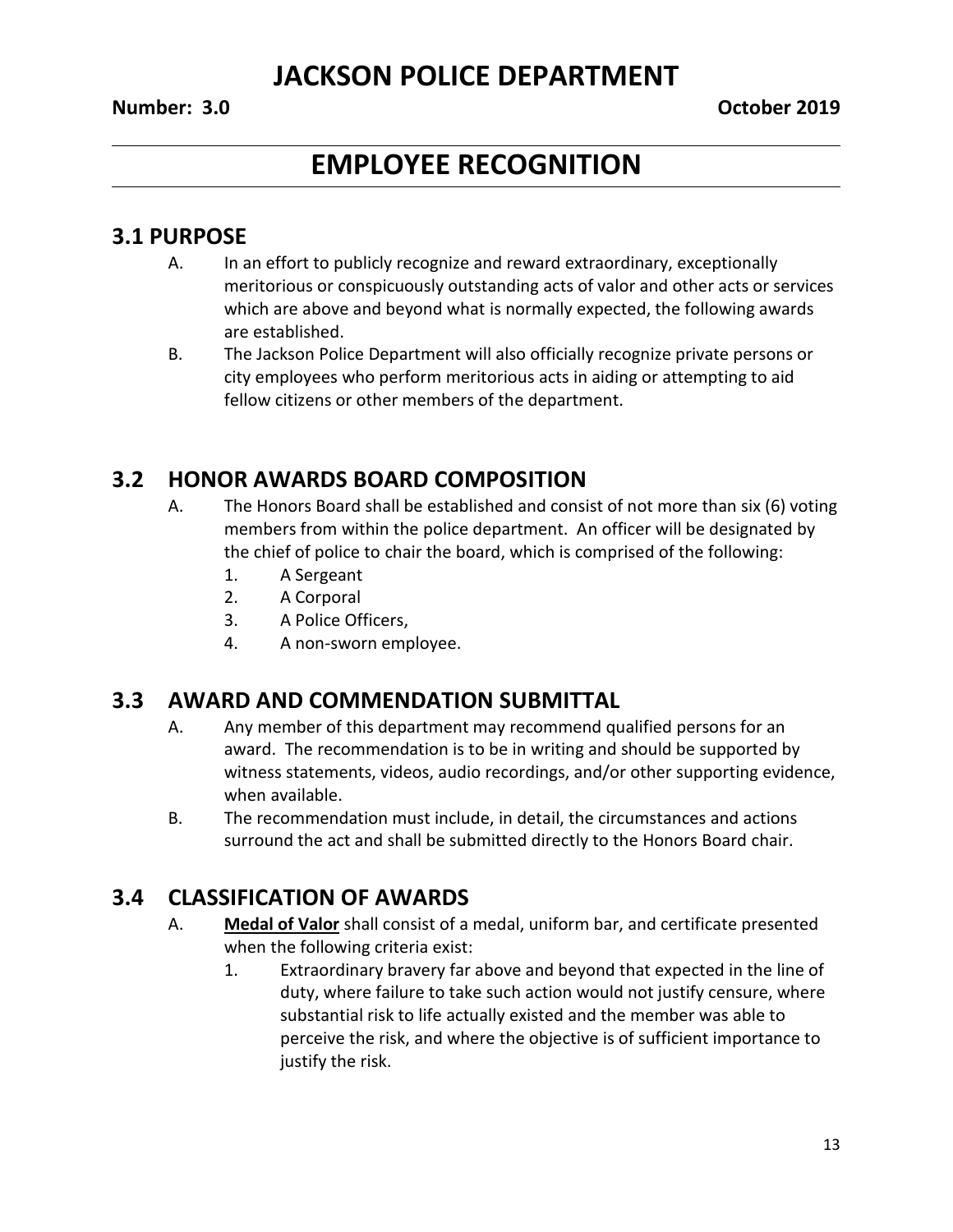- 2. If the employee is prevented from accomplishing the objective by incurring an injury or death, the act shall be treated as if the employee had, in fact, completed the objective.
- 3. Any action by a department employee in which he/she sustains serious bodily injury or death while saving or attempting to save the life of another person or while preventing or attempting to prevent injury or death to another person.
- B. **Blue Diamond** shall consist of a medal, uniform bar, and certificate presented to any member of the department sustaining serious bodily injury or fatal wounds as the result of an assault.
- C. **Medal of Bravery** shall consist of a medal, uniform bar, and certificate and shall be presented for an act of extraordinary bravery.
- D. **Medal of Merit** shall consist of a medal, uniform bar, and certificate and shall be presented for an act of outstanding performance or service requiring extreme tenacity of purpose and devotion to duty.
- E. **Lifesaving Award** shall consist of a medal, uniform bar, and certificate presented to any member who renders medical care of a distinguished or unusually creditable nature to a person whose life is in immediate jeopardy and does so in a manner that most certainly sustained the person's life.
- F. **Critical Incident Pin** is awarded to those department members who exemplified department values while serving during a traumatic, critical or noteworthy incident. The Honors Board shall make recommendations to the chief of Police as to which events may qualify. The Chief of Police shall then commission a pin for the event. Each pin will be unique in its design.
- G. **Medal Devices** In the event that an employee has received two or more of the same medal, a separate medal shall be issued for each additional award, which is to be centered on the original uniform bar.
- H. **Employee of the Quarter/Year** shall be presented to an employee who contributed extraordinary service; who went above and beyond the call of duty; or who has shown consistent excellent performance. The award will be presented at a departmental meeting and will consist of a personalized item of recognition. In addition, the employee's name will be added to the Employee of the Quarter or Employee of the Year plaque, respectively, which is to be displayed in the Police Department.
- I. **Mater Shooter Award** Uniform pin awarded to a member who shoots 10 consecutive perfect scores with the issued handgun.
- J. **Expert Shooter Award** Uniform pin awarded to a member who shoots 5 consecutive scores of 90% or better with the issued handgun.
- K. **Chief's Special Award**
	- 1. The Chief of Police may, at his/her sole discretion, bestow special awards to department members or community members.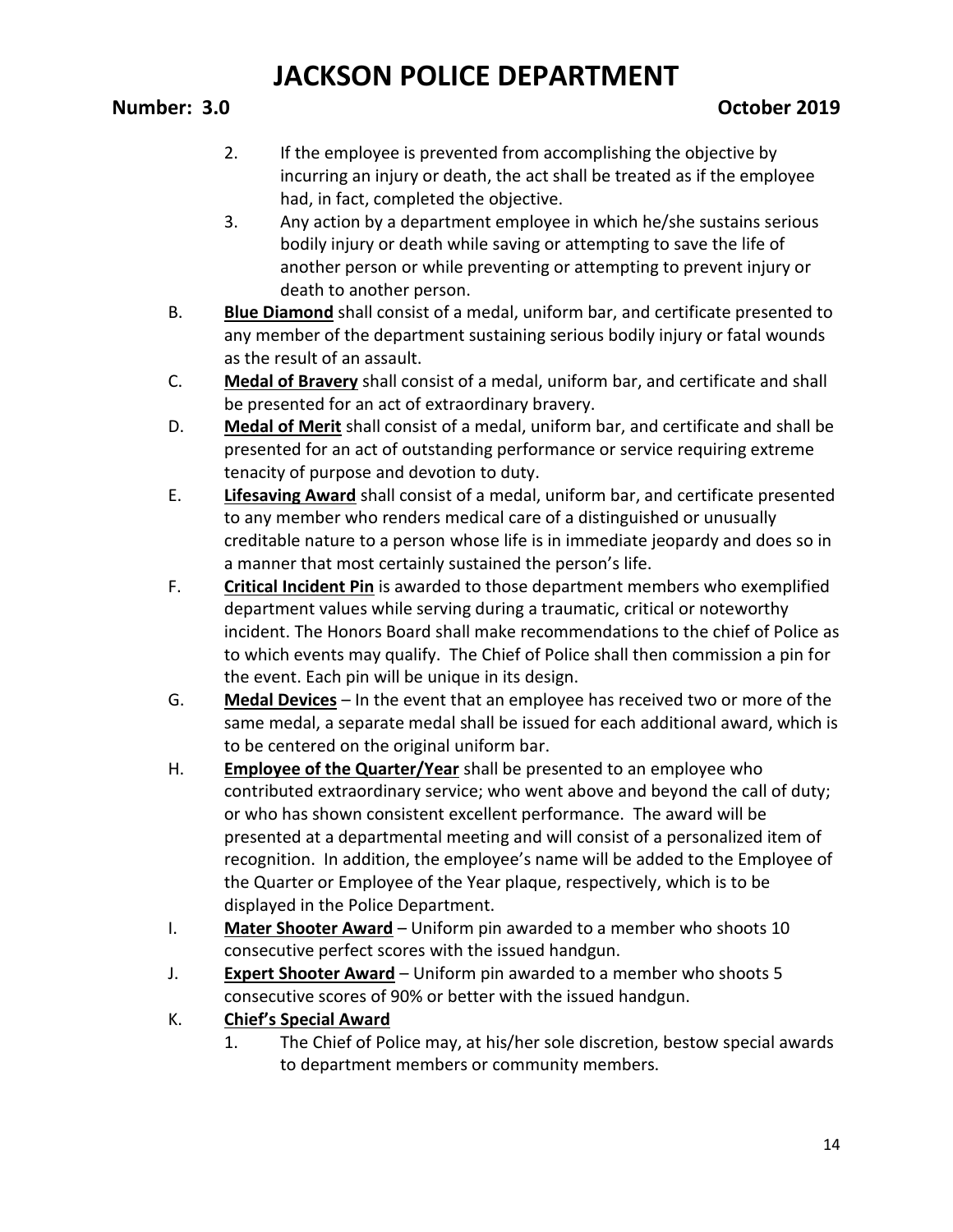- 2. For department members, the award shall consist of a certificate and uniform bar.
- 3. For community members, the award shall consist of a plaque.
- 4. This award may be presented in three categories:
	- a. **EXCELLENCE** may be given to a person who has demonstrated outstanding dedication to duty or community service.
	- b. **INNOVATION** may be given to a person who has demonstrated a level of originality and success in problem solving as it relates to department operation or community quality-of-life issues.
	- c. **INTEGRITY** may be given to a person who demonstrates through specific, articulable actions an outstanding level of moral courage in resolving a policing-related issue.

## **3.5 COMMENDATIONS FOR CITIZENS**

- A. Non-department members are eligible to receive the Chief's Special Award.
	- 1. Chief's Special Award Citizen's may be eligible for this award, previously described in the Commendation for Department Personnel section (See letter K).
	- 2. Lifesaving Award Shall consist of a certificate presented to any citizen who renders medical care of a distinguished or unusually creditable nature to a person whose life is in immediate jeopardy and does so in a manner that most certainly sustained the person's life.
	- 3. Police-community Partnership Award A certificate presented to recognize a member of the community that has made a substantial commitment for the benefit of the Jackson Police Department.
	- 4. Community service Award A certificate presented to individuals whose actions, in cooperation with the Jackson Police Department and at great personal risk, resulted in the apprehension of crime suspects and / or the saving of life and property.

## **3.6 CHIEF OF POLICE'S CHALLENGE FOR EXCELLENCE**

- A. The Chief of Police, Lieutenant and each Sergeant will be provided with 10 individual challenge coins each year, to recognize excellence in field performance. This award is to be used as an immediate reinforcement tool for exceeding the Department and Town of Jackson values.
	- 1. Challenge Coins These coins can be given to department members or community members the supervisor wants to recognize for their exceptional performance.

## **3.7 SELECTION PROCESS**